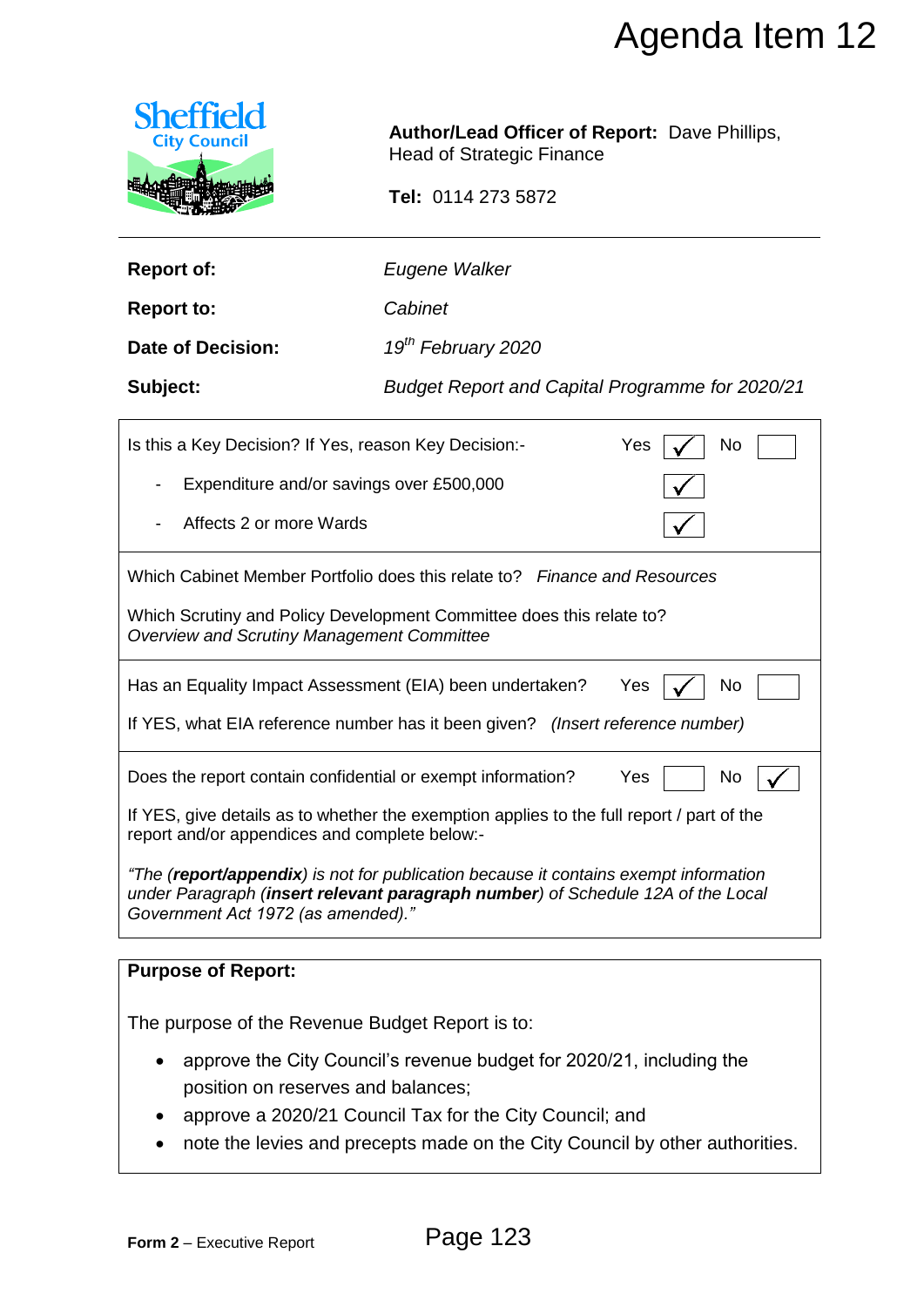The purpose of the Capital Programme Report is to:

- Set out the Council's key priority areas for capital investment;
- Provide an overview of specific projects included in the years 2020 to 2025;
- Set out the overall shape of the current Capital Programme for the 5 years to 2025 (at **Appendix 2**). Block allocations are included within the programme for noting at this stage and detailed proposals will be brought back for separate approval as part of the monthly approval cycle;
- Set out our principles for how we invest in non-cash assets; and
- Provide background to our Corporate Investment Fund Policy at **Appendix 1.**

# **Recommendations:**

- 1. As regards the Revenue Budget Report, Cabinet is recommended:
	- To approve a net Revenue Budget for 2020/21 amounting to £420.171m;
	- To approve a Band D equivalent Council Tax of £1,621.40 for City Council services, i.e. an increase of 3.99% (1.99% City Council increase and 2% national arrangement for the social care precept);
	- To approve the proposed amendments to the Long Term Empty premium which applies to Council Tax charges in respect of Long Term Empty Dwellings, as set out in paragraph 48, with effect from 1 April 2020;
	- To note that the section 151 officer has reviewed the robustness of the estimates and the adequacy of the proposed financial reserves, in accordance with Section 25 of the Local Government Act 2003. Further details can be found in **Appendix 4** and within the Section 25 Statutory Statement on Sustainability of Budget and Level of Reserves from paragraph 15;
	- To approve the savings as set out in **Appendix 2**;
	- To approve the revenue budget allocations for each of the services, as set out in **Appendices 3a to 3d**;
	- To note that, based on the estimated expenditure level set out in **Appendix 3** to this report, the amounts shown in part B of **Appendix 6** would be calculated by the City Council for the year 2019/20, in accordance with sections 30 to 36 of the Local Government Finance Act 1992;
	- To note the information on the precepts issued by the South Yorkshire Police & Crime Commissioner and of South Yorkshire Fire & Rescue Authority, together with the impact of these on the overall amount of Council Tax to be charged in the City Council's area;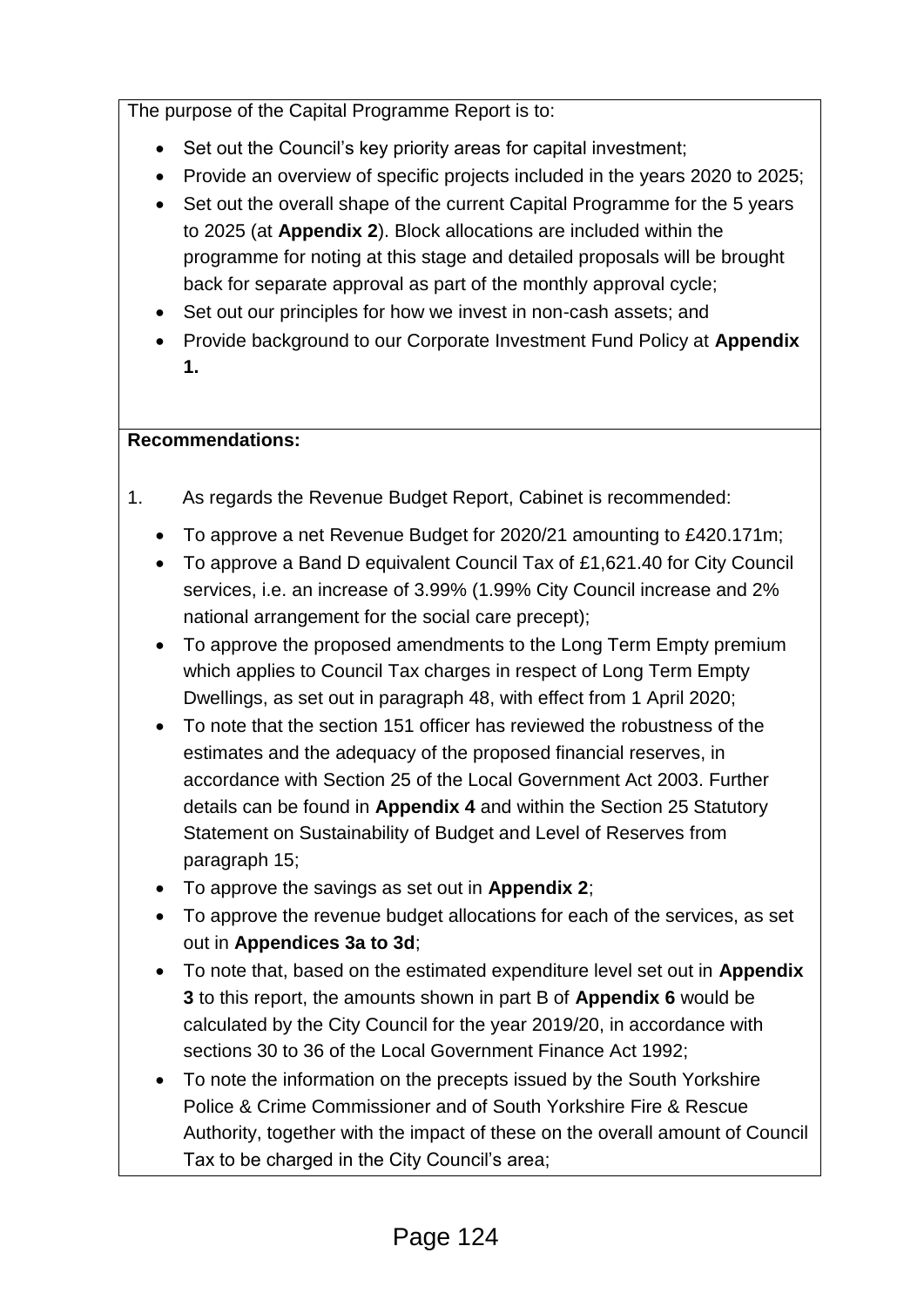- To approve the proposed amount of compensation to Parish Councils for the loss of Council Tax income in 2020/21 at the levels shown in the table below paragraph 85;
- To approve the Treasury Management and Annual Investment Strategies set out in **Appendix 7** and the recommendations contained therein;
- To approve the Minimum Revenue Provision (MRP) Policy set out in **Appendix 7**; which takes into account the revisions proposed for 2019/20 onwards;
- To agree that authority be delegated to the Executive Director of Resources to undertake Treasury Management activity, to create and amend appropriate Treasury Management Practice Statements and to report on the operation of Treasury Management activity on the terms set out in these documents;
- To approve a Pay Policy for 2020/21 as set out in **Appendix 8**; and
- To agree that the Members' Allowances Scheme for 2017/18 and onwards, approved on 3 March 2017, and implemented for 2018/19 and 2019/20, be also implemented for 2020/21.
- 2. As regards the Capital Strategy, Cabinet is recommended:
	- to approve the contents of the Capital Strategy & Budget Book and the specific projects included in the years 2020/21 to 2024/25; that block allocations are included within the programme for noting at this stage and detailed proposals will be brought back for separate Member approval as part of the monthly monitoring procedures; and
	- to approve the proposed Capital Programme for the 5 years to 2024/25 as per **Appendix 2** of the capital report.

## **Background Papers:**

| Lead Officer to complete:- |                                                                                                                                                             |                        |  |
|----------------------------|-------------------------------------------------------------------------------------------------------------------------------------------------------------|------------------------|--|
|                            | I have consulted the relevant departments<br>in respect of any relevant implications<br>indicated on the Statutory and Council                              | Finance: Dave Phillips |  |
|                            | Policy Checklist, and comments have<br>been incorporated / additional forms<br>completed / EIA completed, where<br>required.                                | Legal: Nadine Wynter   |  |
|                            |                                                                                                                                                             | Equalities: No         |  |
|                            | Legal, financial/commercial and equalities implications must be included within the report and<br>the name of the officer consulted must be included above. |                        |  |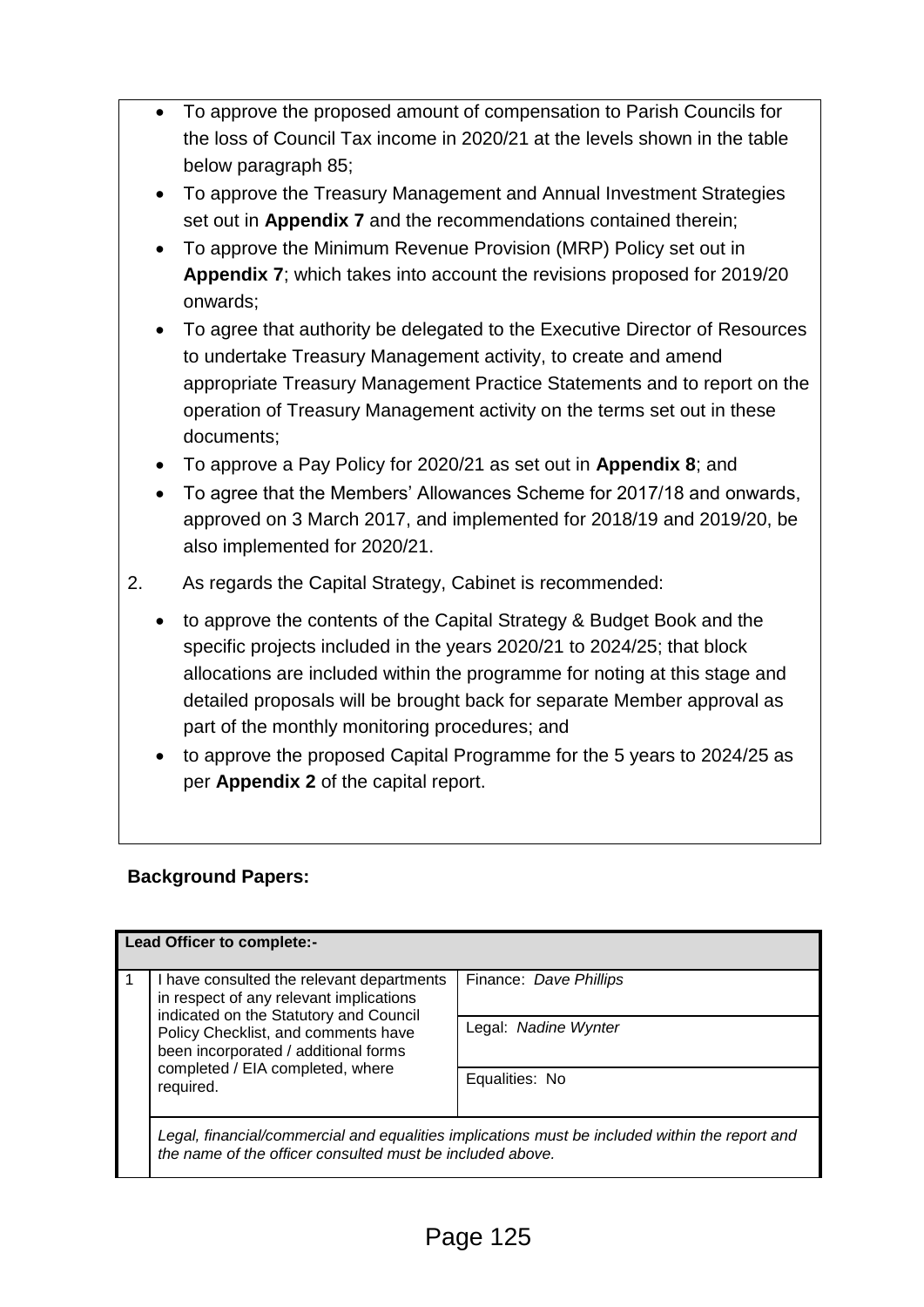| 2 | <b>EMT member who approved</b><br>submission:                                                                                                                                                                                                                                                                                                               | Eugene Walker                                           |  |
|---|-------------------------------------------------------------------------------------------------------------------------------------------------------------------------------------------------------------------------------------------------------------------------------------------------------------------------------------------------------------|---------------------------------------------------------|--|
| 3 | <b>Cabinet Member consulted:</b>                                                                                                                                                                                                                                                                                                                            | <b>Councillor Terry Fox</b>                             |  |
|   |                                                                                                                                                                                                                                                                                                                                                             | Cabinet member for Finance, Resources and<br>Governance |  |
| 4 | I confirm that all necessary approval has been obtained in respect of the implications indicated<br>on the Statutory and Council Policy Checklist and that the report has been approved for<br>submission to the Decision Maker by the EMT member indicated at 2. In addition, any<br>additional forms have been completed and signed off as required at 1. |                                                         |  |
|   | <b>Lead Officer Name:</b><br>Dave Phillips                                                                                                                                                                                                                                                                                                                  | <b>Job Title:</b><br><b>Head of Strategic Finance</b>   |  |
|   | Date: 7 <sup>th</sup> February 2020                                                                                                                                                                                                                                                                                                                         |                                                         |  |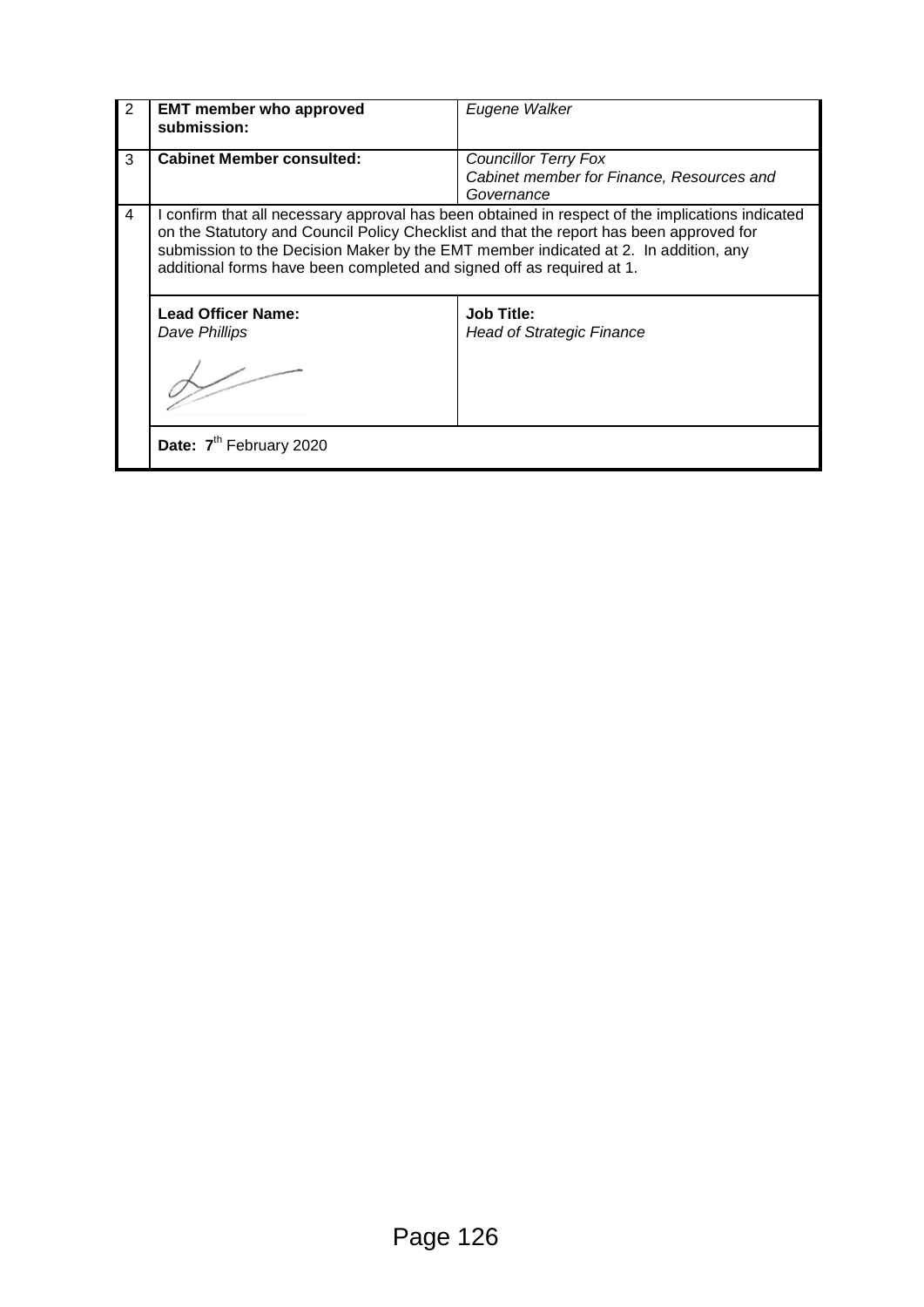#### **1. PROPOSAL**

1.1 The City Council on 6 March 2019 meets to consider the Revenue Budget for 2019/20 and to determine the Council Tax for that year.

> The report provides information to enable the Council to set a budget and determine the Council Tax.

The proposals set out in this report provide for a balanced budget to be recommended to Council.

## **2. HOW DOES THIS DECISION CONTRIBUTE?**

- 2.1 The purpose of this report is to:
	- approve the City Council's revenue budget for 2019/20, including the position on reserves and balances;
	- approve a 2019/20 Council Tax for the City Council; and
	- note the levies and precepts made on the City Council by other authorities.

*Please refer to paragraph 243 of the main report for the recommendations.*

## **3. HAS THERE BEEN ANY CONSULTATION?**

3.1 *Yes – see Paras 191-212 for further details.*

## **4. RISK ANALYSIS AND IMPLICATIONS OF THE DECISION**

- 4.1 Equality of Opportunity Implications
- *4.1.1 Paras 213-242 describe the Equality impact of the Budget Report in greater detail.*
- 4.2 Financial and Commercial Implications
- 4.2.1 *Yes – cleared by Dave Phillips*
- 4.3 Legal Implications
- 4.3.1 *Yes – see Legal section of the report (Paras 160-170)*
- 4.4 Other Implications